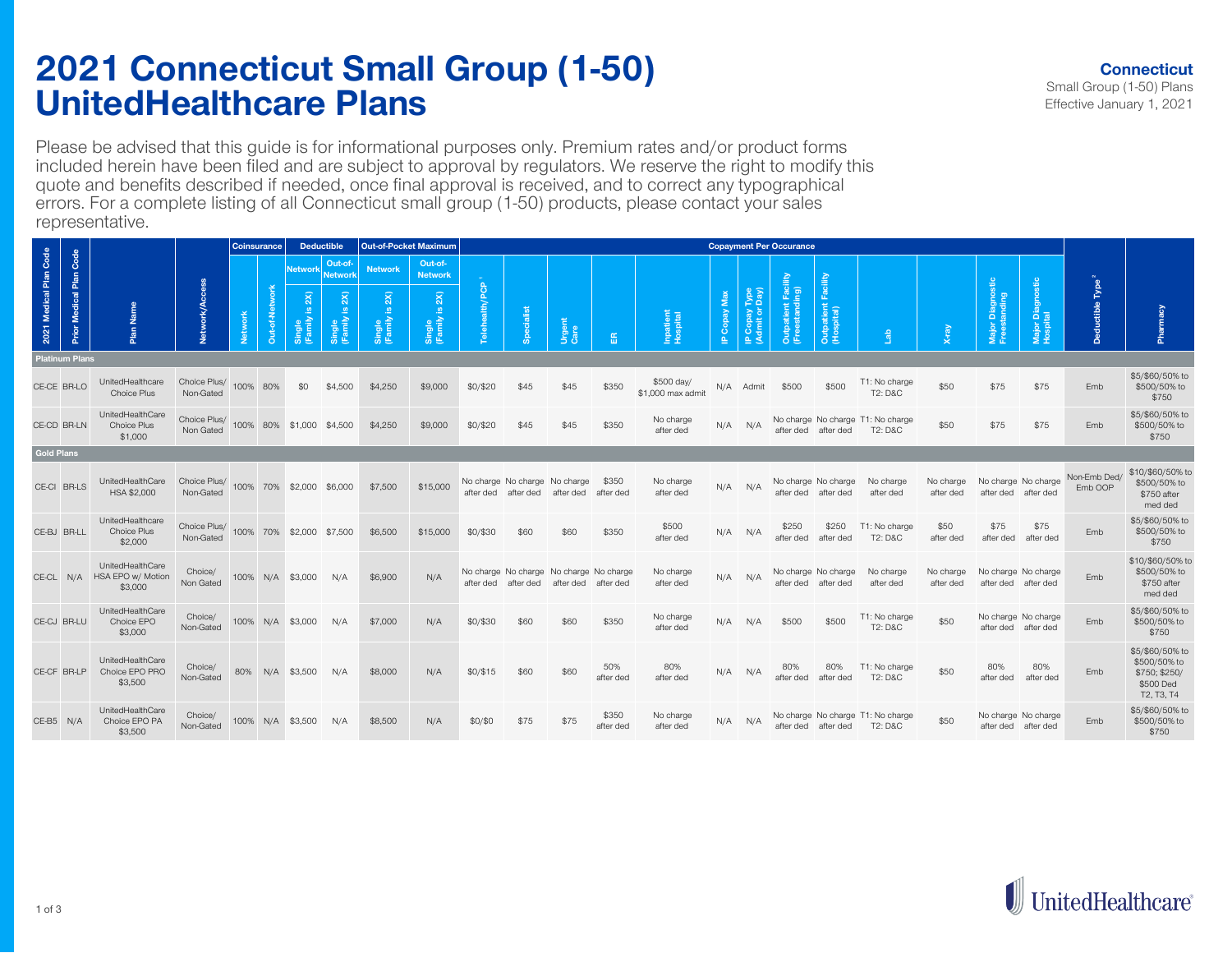## **2021 Connecticut Small Group (1-50) UnitedHealthcare Plans**

## **Connecticut**

Small Group (1-50) Plans Effective January 1, 2021

|                                                      |                                                              |                           | <b>Coinsurance</b><br><b>Deductible</b> |           |                          | <b>Out-of-Pocket Maximum</b> |                                                 | <b>Copayment Per Occurance</b>        |                       |                                             |                   |                        |                                         |              |                                        |                                       |                                        |                                                         |                        |                                            |                              |                           |                                                                             |
|------------------------------------------------------|--------------------------------------------------------------|---------------------------|-----------------------------------------|-----------|--------------------------|------------------------------|-------------------------------------------------|---------------------------------------|-----------------------|---------------------------------------------|-------------------|------------------------|-----------------------------------------|--------------|----------------------------------------|---------------------------------------|----------------------------------------|---------------------------------------------------------|------------------------|--------------------------------------------|------------------------------|---------------------------|-----------------------------------------------------------------------------|
|                                                      |                                                              |                           |                                         |           |                          | Out-of-<br>Network Network   | <b>Network</b>                                  | Out-of-<br><b>Network</b>             |                       |                                             |                   |                        |                                         |              |                                        |                                       |                                        |                                                         |                        |                                            |                              |                           |                                                                             |
| 2021 Medical Plan Code<br>Medical Plan Code<br>Prior | Plan Name                                                    | Network/Ac                | افعا<br>ح                               | Out-of-Ne | 2X<br>Single<br>(Family  | 2X<br>Single<br>[Family]     | 2X<br>$\underline{\omega}$<br>Single<br>(Family | 2X<br><u>_ v</u><br>Single<br>(Family | elehealth/PCP         |                                             | Urgent<br>Care    | 岳                      | Inpatient<br>Hospital                   | IP Copay Max | Type<br>(YBQ)<br>IP Copay<br>(Admit or | Outpatient Facility<br>(Freestanding) | Facility<br>Outpatient I<br>(Hospital) | $rac{a}{b}$                                             |                        | Major Diagnostic<br>Freestanding           | Major Diagnostic<br>Hospital | Type<br><b>Deductible</b> | Pharmacy                                                                    |
| CE-B2 N/A                                            | UnitedHealthCare<br>Choice EPO<br>\$4,000                    | Choice/<br>Non-Gated      |                                         |           | 100% N/A \$4,000         | N/A                          | \$7,500                                         | N/A                                   | \$0/\$25              | \$60                                        | \$60              | No charge<br>after ded | No charge<br>after ded                  |              | $N/A$ $N/A$                            |                                       | after ded after ded                    | No charge No charge T1: No charge<br><b>T2: D&amp;C</b> | \$50                   | No charge No charge<br>after ded after ded |                              | Emb                       | \$5/\$60/50% to<br>\$500/50% to<br>\$750                                    |
| CE-B3 N/A                                            | UnitedHealthCare<br>Choice EPO<br>\$5,000                    | Choice/<br>Non-Gated      |                                         |           | 100% N/A \$5,000         | N/A                          | \$8,150                                         | N/A                                   | \$0/\$25              | \$60                                        | \$60              | No charge<br>after ded | No charge<br>after ded                  | N/A          | N/A                                    |                                       | after ded after ded                    | No charge No charge T1: No charge<br>T2: D&C            | \$50                   | No charge No charge<br>after ded after ded |                              | Emb                       | \$5/\$60/50% to<br>\$500/50% to<br>\$750                                    |
| <b>Silver Plans</b>                                  |                                                              |                           |                                         |           |                          |                              |                                                 |                                       |                       |                                             |                   |                        |                                         |              |                                        |                                       |                                        |                                                         |                        |                                            |                              |                           |                                                                             |
| CE-CK BS-H6                                          | UnitedHealthCare<br>HSA \$3,000                              | Choice Plus/<br>Non-Gated |                                         |           | 100% 70% \$3,000 \$7,500 |                              | \$6,950                                         | \$15,000                              | \$0/\$25<br>after ded | \$50<br>after ded                           | \$50<br>after ded | \$350<br>after ded     | \$500<br>after ded                      |              | N/A Admit                              | \$250<br>after ded                    | \$250<br>after ded                     | No charge<br>after ded                                  | No charge<br>after ded | No charge No charge<br>after ded after ded |                              | Emb                       | \$10/\$60/50% to<br>\$500/50% to<br>\$750 after<br>med ded                  |
|                                                      | UnitedHealthCare<br>BR-LT BR-LT HSA EPO w/ Motion<br>\$3,000 | Choice/<br>Non Gated      |                                         |           | 80% N/A \$3,000          | N/A                          | \$6,850                                         | N/A                                   | 20%<br>after ded      | 20%<br>after ded                            | 20%<br>after ded  | 20%<br>after ded       | 20%<br>after ded                        | N/A          | N/A                                    | 20%<br>after ded                      | 20%<br>after ded                       | 20%<br>after ded                                        | 20%<br>after ded       | 20%<br>after ded                           | 20%<br>after ded             | Emb                       | \$10/\$60/50% to<br>\$500/50% to<br>\$750 after<br>med ded                  |
| CE-BK BR-LM                                          | UnitedHealthCare<br>HSA \$4,000                              | Choice Plus/<br>Non-Gated |                                         |           | 100% 70% \$4,000 \$7,500 |                              | \$6,950                                         | \$15,000                              | after ded.            | No charge No charge No charge<br>after ded. |                   | \$350<br>after ded     | No charge<br>after ded                  |              | $N/A$ $N/A$                            | after ded                             | No charge No charge<br>after ded       | No charge<br>after ded                                  | No charge<br>after ded | No charge No charge                        | after ded after ded          | Emb                       | \$10/\$60/50% to<br>\$500/50% to<br>\$750 after<br>med ded                  |
| CE-BI BR-LK                                          | UnitedHealthCare<br>Choice Plus<br>\$6,000                   | Choice Plus/<br>Non-Gated |                                         |           | 100% 70% \$6,000 \$7,500 |                              | \$8,500                                         | \$15,000                              | \$0/\$40              | \$75                                        | \$75              | \$350<br>after ded     | \$750 Day/<br>\$2,250 max.<br>after ded |              | N/A Admit                              | after ded                             | after ded                              | No charge No charge T1: No charge<br><b>T2: D&amp;C</b> | \$60 after ded.        | \$75<br>after ded                          | \$75<br>after ded            | Emb                       | \$5/\$60/50% to<br>\$500/50% to<br>\$750; \$250/<br>\$500 Ded<br>T2, T3, T4 |
| CE-B4 N/A                                            | UnitedHealthCare<br>Choice EPO<br>\$7,500                    | Choice/<br>Non-Gated      |                                         |           | 50% N/A \$7,500          | N/A                          | \$8,500                                         | N/A                                   | \$0/\$25              | \$75                                        | \$75              | 50%<br>after ded       | 50%<br>after ded                        |              | $N/A$ $N/A$                            | 50%<br>after ded                      | 50%<br>after ded                       | T1: No charge<br><b>T2: D&amp;C</b>                     | 50%<br>after ded       | 50%<br>after ded                           | 50%<br>after ded             | Emb                       | \$5/\$60/50% to<br>\$500/50% to<br>\$750; \$250/<br>\$500 Ded<br>T2, T3, T4 |
| <b>Bronze Plans</b>                                  |                                                              |                           |                                         |           |                          |                              |                                                 |                                       |                       |                                             |                   |                        |                                         |              |                                        |                                       |                                        |                                                         |                        |                                            |                              |                           |                                                                             |
| CE-CH BR-LR                                          | UnitedHealthCare<br>HSA \$6,250                              | Choice Plus/<br>Non Gated |                                         |           |                          | 70% 50% \$6,250 \$10,000     | \$6,950                                         | \$20,000                              | 30%<br>after ded      | 30%<br>after ded                            | 30%<br>after ded  | 30%<br>after ded       | 30%<br>after ded                        | N/A          | N/A                                    | 30%<br>after ded                      | 30%<br>after ded                       | 30%<br>after ded                                        | 30%<br>after ded       | 30%<br>after ded                           | 30%<br>after ded             | Emb                       | \$10/\$60/50% to<br>\$500/50% to<br>\$750 after<br>med ded                  |
| CE-CG BR-LQ                                          | UnitedHealthCare<br>HSA \$6,500                              | Choice Plus/<br>Non-Gated |                                         |           |                          | 100% 70% \$6,500 \$10,000    | \$6,950                                         | \$20,000                              | after ded             | No charge No charge No charge<br>after ded  | after ded         | \$350<br>after ded     | No charge<br>after ded                  | N/A          | N/A                                    | after ded                             | No charge No charge<br>after ded       | No charge<br>after ded                                  | No charge<br>after ded | No charge No charge<br>after ded           | after ded                    | Emb                       | \$10/\$60/50% to<br>\$500/50% to<br>\$750 after<br>med ded                  |